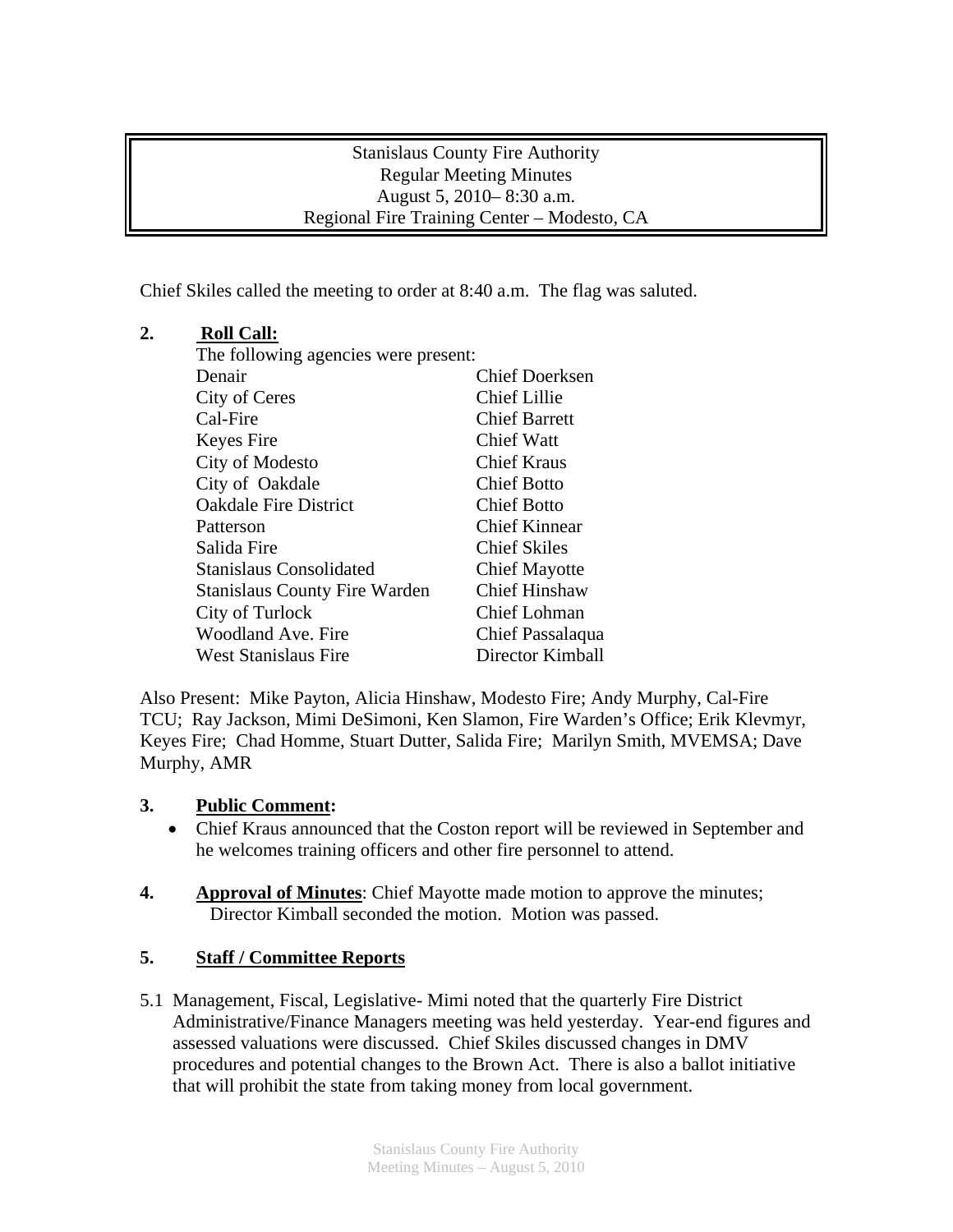- 5.2 Fire Investigations- Chief Payton reported on the June statistics. Report was sent out with agenda, any questions, please call Chief Payton.
- 5.3 Fire Prevention- Report was sent out with agenda. Chief Slamon will discuss fire code adoption later in the agenda.
- 5.4 Fire Communications- Chad discussed several issues he has been working on including the CAD project, regional RMS project, and the Communications Policies and Procedures manual; training has been provided to SR-911. Chief Skiles emphasized that every agency needs to know the policies; training is available. The Communications Advisory Committee meeting is next week. Report was sent out with the agenda.
- 5.5 Fire Training- Stuart reported on many training opportunities coming up. He has transitioned with all the fire agencies, and will meet again regarding the communications policy.
- 5.6 EMS Alicia reported that train the trainer program on the exposure reporting will begin soon. She would like to begin assessing the needs of all the fire agencies, based on what is necessary, what is mandatory, and how she can assist the various departments. She is currently writing the Aerosol Transmissible Disease policy for Modesto Fire and when it is complete she will provide it to all interested fire agencies. She also discussed the TDAP vaccination and what the requirements are for fire agencies. The vaccinations must be offered to employees, they can decline, but must be offered. Public Health is offering the vaccinations for \$10 each, Alicia has the paperwork and information on this program. Modesto EMT skills training for recertification is scheduled for September and March, this will be made available to other agencies.

## **6. Agenda Items**

- 6.1 **Operational Area Coordinator Report**: Chief Jackson discussed the importance Of all agencies understand what reimbursement method they are being sent out under when they go out of county. All agencies have responded with their capabilities for the dispatch matrix. If that capability changes, please advise the Operational Area Coordinator so that agencies will not be called with a request they are not able to fill. Chief Botto questioned whether cross-staffed engines would be a possibility, Chief Jackson said the State will only bill one agency for the man-power provided on a single resource. Other agencies have already been jointly staffing engines out of county. It was suggested that a meeting be scheduled to discuss this with all the agencies that want to participate in cross staffing. Chief Hinshaw agreed that this is a good idea, but it must be done by the fire chiefs, not the Operational Area Coordinator. He offered that Chief Jackson would facilitate a meeting.
- 6.2 **2010 Fire Code Adoption and Related Amendments-** Chief Slamon provided a information on the Code adoption process. He addressed the automatic fire sprinkler requirements, private water systems, water requirements for pallets, and the manufacture and storage of ethanol and bio-diesel. The code and amendments must be adopted by local agencies and approved by the Board of Supervisors before 1/1/11 or the State Code is the only one that can be enforced. Each agency must